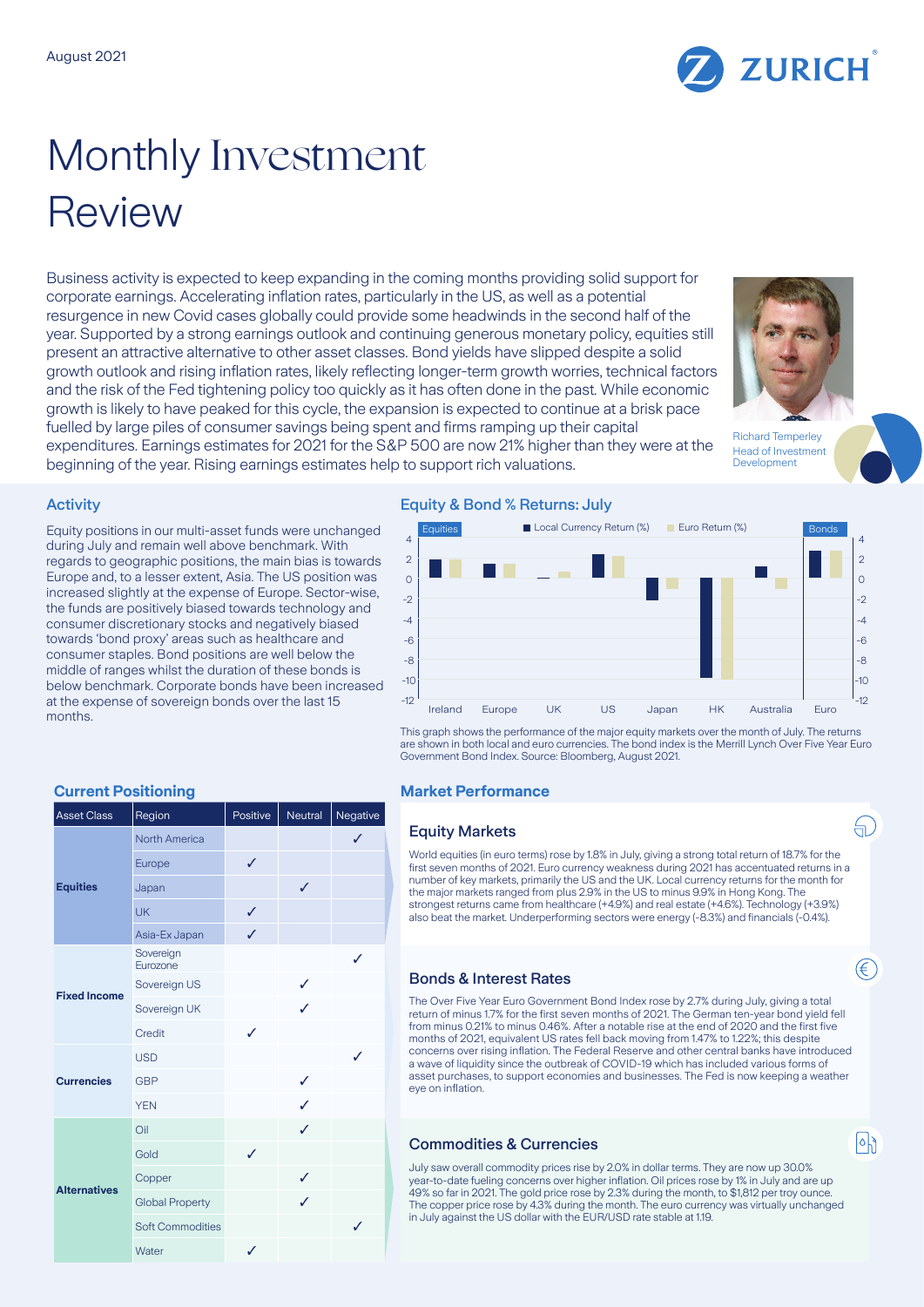| <b>Zurich Life Annualised Performance</b>            |                 | Annualised         |                    |                         |                          |                             |                    |                             |
|------------------------------------------------------|-----------------|--------------------|--------------------|-------------------------|--------------------------|-----------------------------|--------------------|-----------------------------|
| to August 2021                                       | Year to Date    | 1<br>Year          | 3<br>Years         | $\overline{5}$<br>Years | 10 <sup>°</sup><br>Years | 15 <sup>2</sup><br>Years    | 20<br>Years        | <b>Fund Size</b><br>(Euros) |
| Prisma Multi-Asset Funds                             |                 |                    |                    |                         |                          |                             |                    |                             |
| Prisma 2                                             | 2.0%            | 4.0%               | 1.8%               | 1.3%                    | <b>Not Started</b>       | <b>Not Started</b>          | <b>Not Started</b> | 404,849,722                 |
| Prisma <sup>3</sup>                                  | 5.2%            | 10.0%              | 4.4%               | 3.8%                    | <b>Not Started</b>       | <b>Not Started</b>          | <b>Not Started</b> | 1,686,787,279               |
| Prisma 4                                             | 11.1%           | 21.2%              | 9.3%               | 8.4%                    | <b>Not Started</b>       | <b>Not Started</b>          | <b>Not Started</b> | 2,372,806,952               |
|                                                      |                 |                    |                    |                         |                          | <b>Not Started</b>          |                    |                             |
| Prisma <sup>5</sup>                                  | 15.3%           | 30.2%              | 13.8%              | 12.0%                   | <b>Not Started</b>       |                             | <b>Not Started</b> | 1,358,284,488               |
| Prisma Max                                           | 15.9%           | 32.2%              | 15.1%              | 13.5%                   | Not Started              | <b>Not Started</b>          | <b>Not Started</b> | 135,234,650                 |
| <b>Active Asset Allocation</b>                       | 12.2%           | 22.6%              | 9.9%               | 8.9%                    | 8.2%                     | <b>Not Started</b>          | <b>Not Started</b> | 766,933,430                 |
| <b>Managed Funds</b>                                 |                 |                    |                    |                         |                          |                             |                    |                             |
| <b>Cautiously Managed</b>                            | 7.5%            | 14.6%              | 7.1%               | 6.3%                    | 7.9%                     | <b>Not Started</b>          | <b>Not Started</b> | 656,505,929                 |
| <b>Sector Average</b>                                | 5.3%            | 9.8%               | 3.3%               | 3.1%                    | 4.0%                     | 2.9%                        | 3.1%               |                             |
| <b>Balanced</b>                                      | 11.2%           | 23.1%              | 11.7%              | 10.2%                   | 10.6%                    | 7.2%                        | 6.8%               | 2,244,204,899               |
| <b>Sector Average</b>                                | 9.8%            | 18.5%              | 6.3%               | 5.8%                    | 7.2%                     | 4.2%                        | 3.9%               |                             |
| Performance                                          | 14.2%           | 28.4%              | 13.9%              | 12.4%                   | 11.7%                    | 7.7%                        | 7.2%               | 1,855,689,633               |
| Dynamic                                              | 15.2%           | 30.7%              | 14.8%              | 13.4%                   | 12.4%                    | 8.1%                        | 7.4%               | 2,178,052,833               |
| <b>FinEx Sector Average</b>                          | 12.1%           | 22.5%              | 7.0%               | 7.0%                    | 7.8%                     | 4.7%                        | 4.3%               |                             |
| <b>Protected Funds</b>                               |                 |                    |                    |                         |                          |                             |                    |                             |
| Protected 70                                         | 11.4%           | 20.6%              | 7.8%               | 7.0%                    | 6.6%                     | <b>Not Started</b>          | <b>Not Started</b> | 20,229,865                  |
| Protected 80                                         | 8.0%            | 13.4%              | 4.3%               | 3.7%                    | 3.8%                     | <b>Not Started</b>          | <b>Not Started</b> | 31,229,057                  |
| Cash                                                 |                 |                    |                    |                         |                          |                             |                    |                             |
| Secure                                               | 0.0%            | 0.0%               | 0.0%               | 0.0%                    | 0.1%                     | 0.7%                        | 1.2%               | 121,094,158                 |
| Cash Fund                                            | $-0.5%$         | $-0.8%$            | $-0.9%$            | $-0.8%$                 | $-0.6%$                  | <b>Not Started</b>          | <b>Not Started</b> | 1,081,488,797               |
| <b>FinEx Sector Average</b>                          | $-0.4%$         | $-0.7%$            | $-0.7%$            | $-0.6%$                 | $-0.2%$                  | 0.6%                        | 0.9%               |                             |
| <b>Bond</b><br><b>Medium Duration Corporate Bond</b> | 0.3%            | <b>Not Started</b> | <b>Not Started</b> | <b>Not Started</b>      | <b>Not Started</b>       | <b>Not Started</b>          | <b>Not Started</b> | 583,409,637                 |
| <b>Short Duration Corporate Bond</b>                 |                 | <b>Not Started</b> | <b>Not Started</b> | <b>Not Started</b>      | <b>Not Started</b>       | <b>Not Started</b>          | <b>Not Started</b> |                             |
| Global Corporate Bond (JP Morgan)                    | 0.0%<br>$-0.2%$ | 1.7%               | 4.5%               | 2.3%                    | <b>Not Started</b>       | <b>Not Started</b>          | <b>Not Started</b> | 981,518,879<br>15,335,885   |
| Global Government Bond (JP Morgan)                   | $-1.7%$         | $-2.2%$            | 2.50%              | 0.50%                   | <b>Not Started</b>       | <b>Not Started</b>          | <b>Not Started</b> | 2,145,539                   |
| Indexed Eurozone Government Bond (BlackRock)*        | $-1.2%$         | 0.4%               | 3.60%              | 1.40%                   | 4.20%                    |                             | <b>Not Started</b> | 15,885,609                  |
| <b>Active Fixed Income</b>                           | $-1.4%$         | 0.0%               | 2.40%              | 0.40%                   | 5.00%                    | <b>Not Started</b><br>4.80% | 5.20%              | 264,004,559                 |
| Inflation-Linked Bond                                | 4.0%            | 6.9%               | 3.40%              | 2.00%                   | 2.10%                    | Not Started                 | <b>Not Started</b> | 5,809,519                   |
| Long Bond                                            | $-3.0%$         | 0.0%               | 5.6%               | 1.7%                    | 7.1%                     | 5.9%                        | Not Started        | 47,316,552                  |
| <b>FinEx Sector Average</b>                          | $-0.2%$         | 2.1%               | 4.0%               | 1.9%                    | 4.3%                     | 3.7%                        | 4.2%               |                             |
| Absolute Return/Diversified Assets Funds             |                 |                    |                    |                         |                          |                             |                    |                             |
| Global Targeted Returns Fund (Invesco)               | $-1.8%$         | $-1.4%$            | $-2.0%$            | $-1.2%$                 | <b>Not Started</b>       | <b>Not Started</b>          | <b>Not Started</b> | 23,758,352                  |
| Dynamic Diversified Growth (BlackRock)               | 2.6%            | 7.8%               | 4.6%               | 3.9%                    | <b>Not Started</b>       | <b>Not Started</b>          | <b>Not Started</b> | 13,102,477                  |
| <b>Commodity Funds</b>                               |                 |                    |                    |                         |                          |                             |                    |                             |
| Gold                                                 | $-0.2%$         | $-8.5%$            | 13.0%              | 4.3%                    | 2.4%                     | <b>Not Started</b>          | <b>Not Started</b> | 223,195,226                 |
| Indexed Global Energy and Metals                     | 27.8%           | 29.0%              | 6.3%               | 5.8%                    | $-0.7%$                  | $-3.5%$                     | <b>Not Started</b> | 16,633,145                  |
| Equity Funds (Global)                                |                 |                    |                    |                         |                          |                             |                    |                             |
| 5 Star 5                                             | 17.5%           | 36.7%              | 17.1%              | 15.6%                   | 13.0%                    | 7.9%                        | 8.3%               | 344,965,821                 |
| <b>International Equity</b>                          | 16.1%           | 33.1%              | 15.8%              | 14.1%                   | 13.4%                    | 9.0%                        | 7.4%               | 4,338,576,015               |
| Global Select (Threadneedle)                         | 16.3%           | 29.8%              | 15.8%              | 15.1%                   | 13.6%                    | 9.5%                        | 7.5%               | 15,349,641                  |
| Indexed Global Equity (BlackRock)*                   | 19.9%           | 32.9%              | 13.7%              | 13.0%                   | 13.3%                    | <b>Not Started</b>          | <b>Not Started</b> | 189,674,219                 |
| <b>FinEx Sector Average</b>                          | 17.2%           | 32.1%              | 9.9%               | 9.9%                    | 10.0%                    | 6.3%                        | 4.7%               |                             |
| Equity Funds (European)                              |                 |                    |                    |                         |                          |                             |                    |                             |
| 5 Star 5 Europe                                      | 17.4%           | 33.3%              | 11.1%              | 12.3%                   | 12.4%                    | 7.4%                        | <b>Not Started</b> | 137,225,027                 |
| European Select (Threadneedle)                       | 19.8%           | 31.8%              | 14.7%              | 12.4%                   | 12.4%                    | 9.2%                        | 7.9%               | 11,994,618                  |
| <b>FinEx Sector Average</b>                          | 17.1%           | 31.0%              | 8.6%               | 9.3%                    | 9.1%                     | 5.7%                        | 5.1%               |                             |
| Equity Funds (Euro)                                  |                 |                    |                    |                         |                          |                             |                    |                             |
| <b>Eurozone Equity</b>                               | 17.8%           | 36.0%              | 9.8%               | 11.4%                   | 10.1%                    | 7.3%                        | <b>Not Started</b> | 122,842,483                 |
| Indexed Eurozone Equity (BlackRock)*                 | 18.3%           | 32.1%              | 8.3%               | 10.5%                   | 8.9%                     | <b>Not Started</b>          | <b>Not Started</b> | 6,547,436                   |
| <b>FinEx Sector Average</b>                          | 16.9%           | 32.2%              | 6.8%               | 8.6%                    | 7.9%                     | 4.1%                        | 3.8%               |                             |
| Equity Funds (Irish)                                 |                 |                    |                    |                         |                          |                             |                    |                             |
| <b>Irish Equity</b>                                  | 13.4%           | 38.2%              | 9.7%               | 9.8%                    | 14.6%                    | 4.0%                        | <b>Not Started</b> | 26,838,398                  |
| <b>FinEx Sector Average</b>                          | 13.9%           | 36.2%              | 7.8%               | 7.5%                    | 11.7%                    | 2.0%                        | 3.2%               |                             |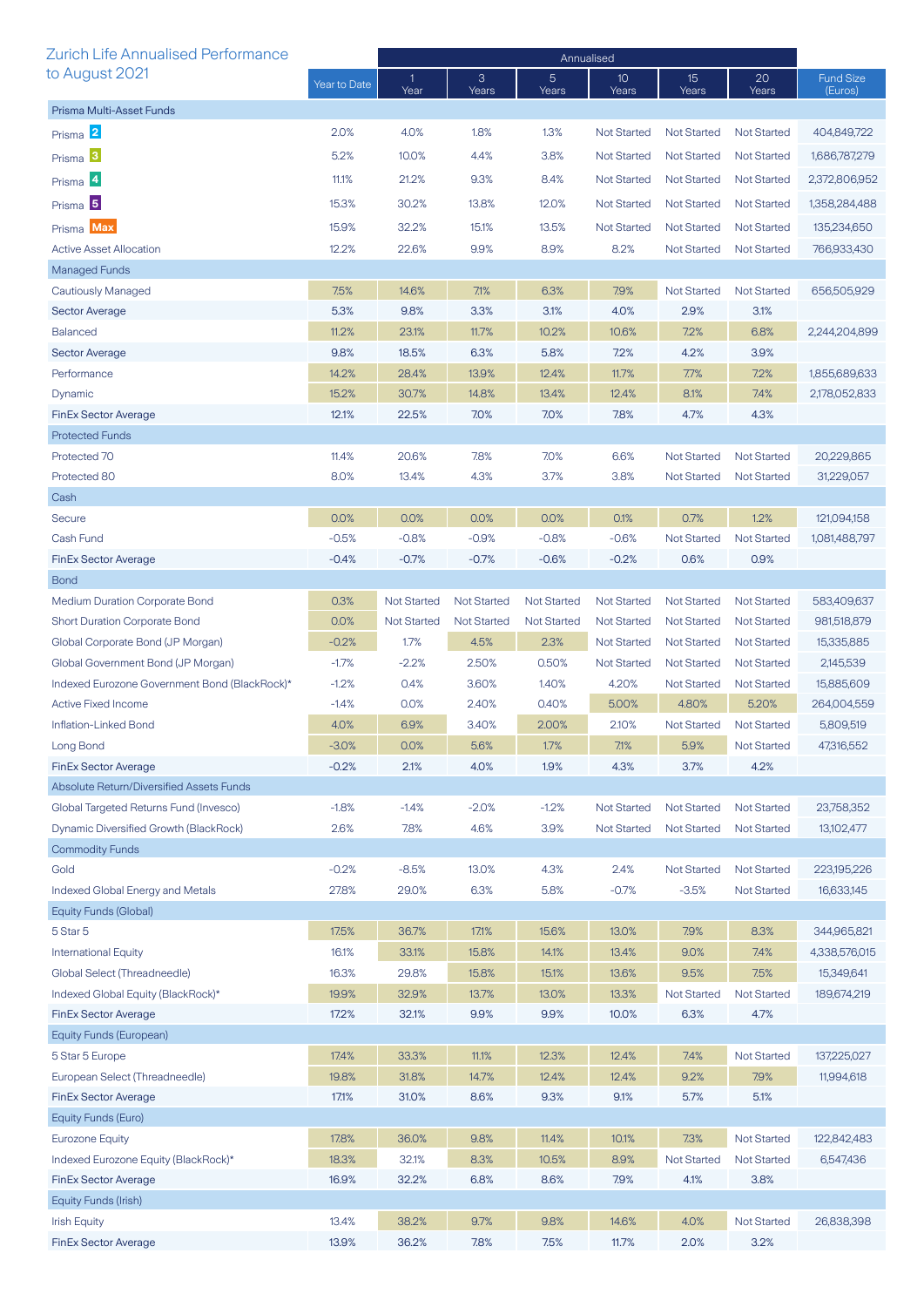|                                                                  |              | Annualised           |                    |                    |                    |                          |                    |                             |
|------------------------------------------------------------------|--------------|----------------------|--------------------|--------------------|--------------------|--------------------------|--------------------|-----------------------------|
|                                                                  | Year to Date | $\mathbf{1}$<br>Year | 3<br>Years         | 5<br>Years         | 10<br>Years        | 15 <sup>2</sup><br>Years | 20<br>Years        | <b>Fund Size</b><br>(Euros) |
| Equity Fund (American)                                           |              |                      |                    |                    |                    |                          |                    |                             |
| 5 Star 5 Americas                                                | 22.3%        | 38.2%                | 23.2%              | 19.2%              | 17.3%              | 11.7%                    | <b>Not Started</b> | 119,816,130                 |
| American Select (Threadneedle)                                   | 22.2%        | 38.2%                | 19.0%              | 18.0%              | 16.9%              | 11.9%                    | 7.7%               | 15,402,390                  |
| <b>FinEx Sector Average</b>                                      | 21.7%        | 37.5%                | 16.1%              | 14.5%              | 15.3%              | 10.1%                    | 6.2%               |                             |
| Equity Funds (Far East Asia)                                     |              |                      |                    |                    |                    |                          |                    |                             |
| 5 Star 5 Asia Pacific                                            | 7.2%         | 29.8%                | 7.6%               | 10.3%              | 8.2%               | 6.4%                     | <b>Not Started</b> | 91,563,256                  |
| Asia Pacific Equity                                              | 10.0%        | 32.0%                | 7.6%               | 10.4%              | 8.1%               | <b>Not Started</b>       | <b>Not Started</b> | 13,587,273                  |
| <b>FinEx Sector Average</b>                                      | 6.8%         | 24.1%                | 7.2%               | 8.6%               | 6.2%               | 6.2%                     | 6.6%               |                             |
| Equity Funds (High Yield)                                        |              |                      |                    |                    |                    |                          |                    |                             |
| Dividend Growth                                                  | 25.1%        | 40.3%                | 5.9%               | 6.9%               | 10.2%              | 5.9%                     | <b>Not Started</b> | 226,218,154                 |
| <b>FinEx Sector Average</b>                                      | 17.2%        | 32.1%                | 9.9%               | 9.9%               | 10.0%              | 6.3%                     | 4.7%               |                             |
| <b>Equity Funds (Emerging Market)</b>                            |              |                      |                    |                    |                    |                          |                    |                             |
| Emerging Markets Opportunities (JP Morgan)                       | $-1.5%$      | 19.6%                | 8.1%               | 11.0%              | <b>Not Started</b> | <b>Not Started</b>       | <b>Not Started</b> | 9.919.593                   |
| Indexed Emerging Market Equity Fund (BlackRock)                  | 3.4%         | 19.6%                | 6.8%               | 8.4%               | <b>Not Started</b> | <b>Not Started</b>       | <b>Not Started</b> | 8,930,067                   |
| <b>Sector Average</b>                                            | 6.5%         | 23.1%                | 6.2%               | 7.8%               | 4.2%               | 5.7%                     | 5.4%               |                             |
| Equity Funds (Specialist)                                        |              |                      |                    |                    |                    |                          |                    |                             |
| Indexed Top Tech 100                                             | 20.3%        | 36.7%                | 26.8%              | 24.6%              | 23.0%              | 17.3%                    | <b>Not Started</b> | 175,089,417                 |
| <b>FinEx Sector Average</b>                                      | 14.4%        | 27.0%                | 11.7%              | 8.9%               | 5.9%               | 4.3%                     | 2.8%               |                             |
| <b>Property Funds</b>                                            |              |                      |                    |                    |                    |                          |                    |                             |
| <b>Property Fund</b>                                             | 2.5%         | $-1.3%$              | $-0.6%$            | <b>Not Started</b> | <b>Not Started</b> | Not Started              | <b>Not Started</b> | 39,179,614                  |
| Indexed European (Ex-UK) Property                                | 12.2%        | 24.5%                | 4.0%               | 4.6%               | 7.8%               | Not Started              | <b>Not Started</b> | 198,413,156                 |
| Indexed Australasia Property                                     | 13.1%        | 25.0%                | 3.2%               | 2.1%               | 6.6%               | Not Started              | <b>Not Started</b> | 165,821,185                 |
| <b>Sector Average</b>                                            | 6.9%         | 8.1%                 | 0.7%               | 2.2%               | 4.0%               | $-0.7%$                  | 2.4%               |                             |
| <b>Dimensional Funds</b>                                         |              |                      |                    |                    |                    |                          |                    |                             |
| Global Short-term Investment Grade Fixed Income<br>(Dimensional) | $-0.1%$      | 0.4%                 | 0.4%               | <b>Not Started</b> | <b>Not Started</b> | <b>Not Started</b>       | <b>Not Started</b> | 1,329,748                   |
| Euro Inflation Linked Int Duration Fixed Income<br>(Dimensional) | 4.4%         | 5.6%                 | 2.3%               | <b>Not Started</b> | <b>Not Started</b> | <b>Not Started</b>       | <b>Not Started</b> | 7,492,001                   |
| <b>World Equity (Dimensional)</b>                                | 18.9%        | 38.8%                | 9.7%               | <b>Not Started</b> | <b>Not Started</b> | <b>Not Started</b>       | <b>Not Started</b> | 13,594,115                  |
| Global Short Fixed Income (Dimensional)                          | 0.1%         | $-0.1%$              | 0.2%               | <b>Not Started</b> | <b>Not Started</b> | <b>Not Started</b>       | <b>Not Started</b> | 3,759,868                   |
| World Allocation 20/80 (Dimensional)                             | 3.5%         | 6.8%                 | 2.0%               | <b>Not Started</b> | <b>Not Started</b> | <b>Not Started</b>       | <b>Not Started</b> | 11,940,578                  |
| World Allocation 40/60 (Dimensional)                             | 7.3%         | 14.2%                | 4.3%               | <b>Not Started</b> | <b>Not Started</b> | <b>Not Started</b>       | <b>Not Started</b> | 28,735,370                  |
| World Allocation 60/40 (Dimensional)                             | 11.0%        | 22.0%                | 6.3%               | Not Started        | Not Started        | <b>Not Started</b>       | <b>Not Started</b> | 30,233,928                  |
| World Allocation 80/20 (Dimensional)                             | 14.3%        | 30.2%                | 7.6%               | <b>Not Started</b> | Not Started        | <b>Not Started</b>       | <b>Not Started</b> | 12,023,665                  |
| <b>Global Small Companies (Dimensional)</b>                      | 19.9%        | 46.8%                | <b>Not Started</b> | <b>Not Started</b> | Not Started        | <b>Not Started</b>       | <b>Not Started</b> | 3,579,828                   |
| Global Value (Dimensional)                                       | 20.0%        | 40.7%                | <b>Not Started</b> | <b>Not Started</b> | <b>Not Started</b> | <b>Not Started</b>       | <b>Not Started</b> | 4,739,642                   |
| Global Sustainability Core Equity (Dimensional)                  | 19.4%        | 38.5%                | <b>Not Started</b> | <b>Not Started</b> | <b>Not Started</b> | <b>Not Started</b>       | <b>Not Started</b> | 386,564                     |
| <b>Funds Closed to New Business</b>                              |              |                      |                    |                    |                    |                          |                    |                             |
| <b>Indexed Eurozone Property</b>                                 | 13.2%        | 27.0%                | 2.9%               | 4.4%               | 7.5%               | 3.8%                     | <b>Not Started</b> | 16,213,245                  |
| <b>Indexed India Equity</b>                                      | 16.4%        | 41.5%                | 7.2%               | 7.2%               | 5.8%               | <b>Not Started</b>       | <b>Not Started</b> | 8,710,701                   |
| Income Opportunity (JP Morgan)                                   | $-0.1%$      | 0.6%                 | $-0.6%$            | 0.0%               | <b>Not Started</b> | <b>Not Started</b>       | <b>Not Started</b> | 1,878,083                   |
| <b>Diversified Assets</b>                                        | 14.1%        | 21.5%                | 6.9%               | 6.1%               | 6.2%               | <b>Not Started</b>       | <b>Not Started</b> | 10,966,360                  |
| <b>Earth Resources</b>                                           | 16.8%        | 50.5%                | 17.5%              | 11.6%              | 1.8%               | <b>Not Started</b>       | <b>Not Started</b> | 5,715,802                   |
| <b>Green Resources</b>                                           | $-7.0%$      | 73.3%                | 42.7%              | 28.9%              | 12.2%              | <b>Not Started</b>       | <b>Not Started</b> | 9,373,205                   |

Source: Financial Express as at 01/08/2021

Annual management charges (AMC) apply. The fund returns shown are net of the AMC deducted by each provider in their unit prices. This will vary for each provider, and any difference will impact the relative performance of the funds shown. The fund returns are based on an investment in the funds and do not represent the returns achieved by individual policies linked to the funds. These fund returns may be before the full AMC is applied to a policy. The actual returns on policies linked to the specified fund will be lower because of the effects of charges and in some cases a higher management charge.

\* Performance using most recent data available.

Figures highlighted in beige indicate where the Zurich Life fund has outperformed the sector average.

**Warning: Past performance is not a reliable guide to future performance. Warning: The value of your investment may go down as well as up. Warning: Benefits may be affected by changes in currency exchange rates. Warning: If you invest in this fund you may lose some or all of the money you invest.**